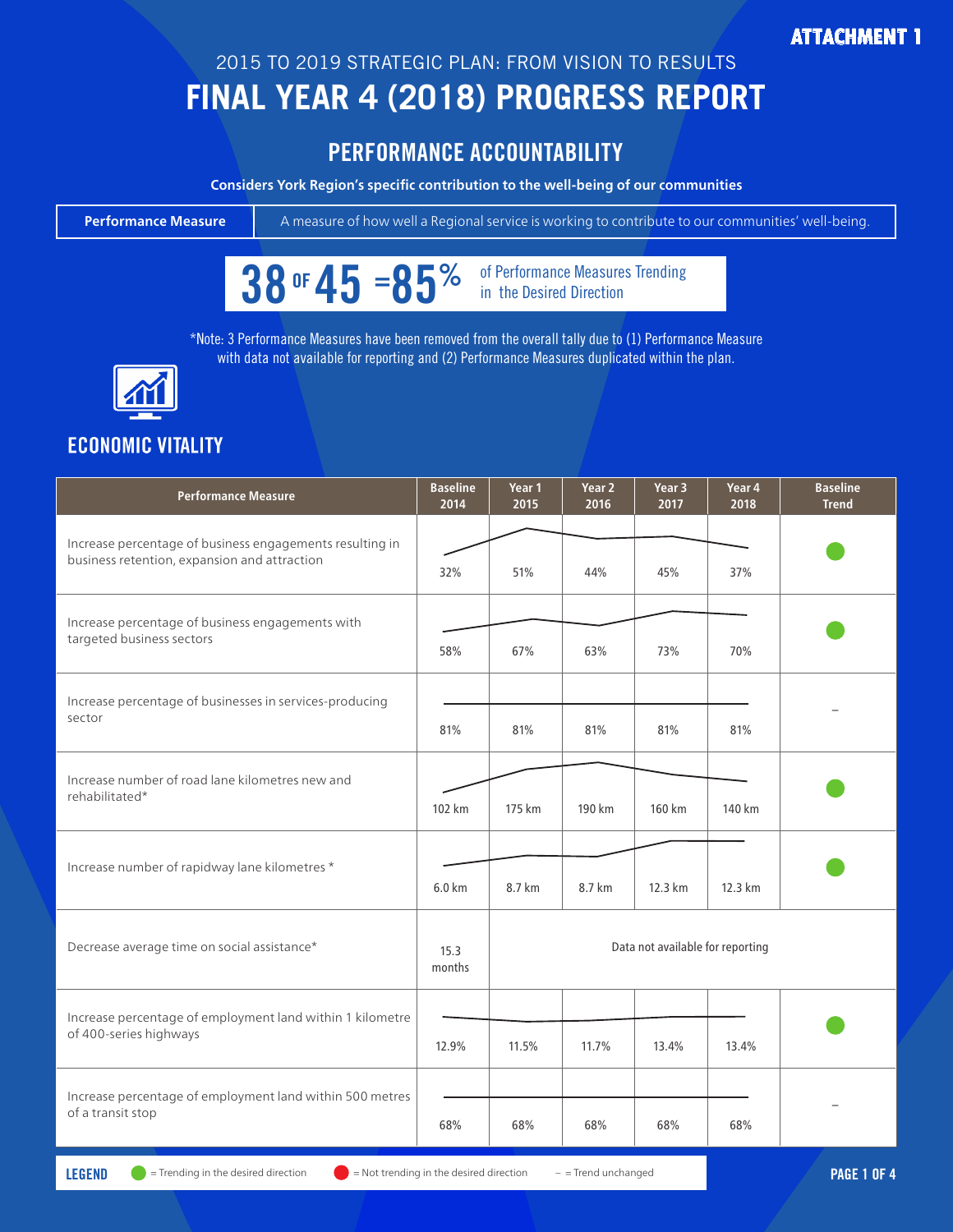

| <b>Performance Measure</b>                                                                           | <b>Baseline</b><br>2014 | Year 1<br>2015 | Year 2<br>2016 | Year 3<br>2017 | Year 4<br>2018 | <b>Baseline</b><br><b>Trend</b> |
|------------------------------------------------------------------------------------------------------|-------------------------|----------------|----------------|----------------|----------------|---------------------------------|
| Increase number of subsidized households                                                             |                         |                |                |                |                |                                 |
|                                                                                                      | 4,925                   | 4,913          | 5,088          | 5,137          | 5,149          |                                 |
| Increase percentage of total housing stock medium/high<br>density residential housing                |                         |                |                |                |                |                                 |
|                                                                                                      | 24.7%                   | 25.6%          | 26.3%          | 26.6%          | 27.4%          |                                 |
| Increase number of households that receive housing<br>assistance                                     |                         |                |                |                |                |                                 |
|                                                                                                      | 14,883                  | 8,127          | 10,362         | 10,333         | 10,425         |                                 |
| Increase number of shelter beds                                                                      |                         |                |                |                |                |                                 |
|                                                                                                      | 125                     | 162            | 188            | 190            | 190            |                                 |
| Increase number of vaccines administered                                                             |                         |                |                |                |                |                                 |
|                                                                                                      | 47,212                  | 33,143         | 38,498         | 53,806         | 50,235         |                                 |
| Maintain percentage of samples that meet Ontario drinking                                            |                         |                |                |                |                |                                 |
| water standard                                                                                       | 99.99%                  | 99.99%         | 99.96%         | 99.93%         | 99.89%         |                                 |
| Increase number of bike lane and paved shoulder<br>kilometres                                        |                         |                |                |                |                |                                 |
|                                                                                                      | 324 km                  | 362 km         | 398 km         | 433 km         | 463 km         |                                 |
| Maintain or grow number of individual and collective<br>actions of the Human Services Planning Board |                         |                |                |                |                |                                 |
|                                                                                                      | 36                      | 45             | 49             | 45             | 47             |                                 |
| Maintain per capita investment of the Community<br>Investment Fund                                   |                         |                |                |                |                |                                 |
|                                                                                                      | 5.37                    | 5.23           | 4.85           | 4.57           | 4.75           |                                 |
| Decrease number of long term care residents transported<br>to hospital                               |                         |                |                |                |                |                                 |
|                                                                                                      | 2,444                   | 2,550          | 2,829          | 2,672          | 3,343          |                                 |
| Reduction in mental health crisis calls to 911                                                       |                         |                |                |                |                |                                 |
|                                                                                                      | 3,812                   | 3,818          | 4,334          | 4,876          | 5,042          |                                 |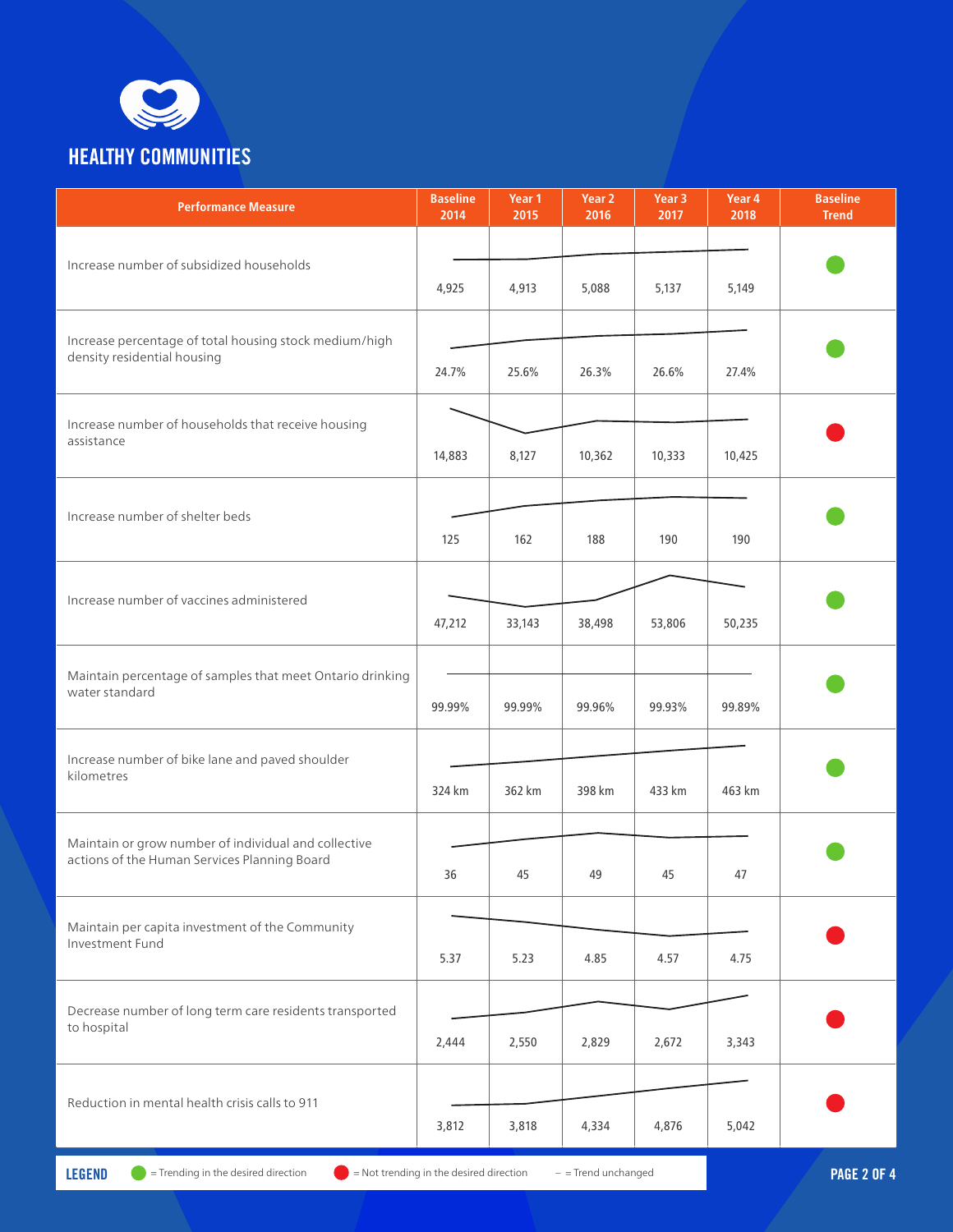

| <b>Performance Measure</b>                                                                                                 | <b>Baseline</b><br>2014                    | Year 1<br>2015 | Year 2<br>2016 | Year 3<br>2017 | Year 4<br>2018 | <b>Baseline</b><br><b>Trend</b> |
|----------------------------------------------------------------------------------------------------------------------------|--------------------------------------------|----------------|----------------|----------------|----------------|---------------------------------|
| Increase number of road lane kilometres new and<br>rehabilitated*                                                          | 102 km                                     | 175 km         | 190 km         | 160 km         | 140 km         |                                 |
| Increase number of traffic signals reviewed and optimized<br>annually                                                      | 356                                        | 437            | 591            | 694            | 702            |                                 |
| Increase number of rapidway lane kilometres*                                                                               | $6.0 \text{ km}$                           | 8.7 km         | 8.7 km         | 12.3 km        | 12.3 km        |                                 |
| Maintain percentage of treated water returned to<br>environment within regulated standards                                 | 99.99%                                     | 99.99%         | 99.99%         | 99.97%         | 100.00%        |                                 |
| Reduce quantity of inflow and infiltration in Regional and<br>local wastewater systems                                     | 8.61 MLD                                   | 9.60 MLD       | 11.60 MLD      | 17.60 MLD      | 19.60 MLD      |                                 |
| Measure percentage of capital budget spent on renewal/<br>asset management                                                 | (as approved at Council December 14, 2017) |                |                |                |                |                                 |
| Increase percentage of solid waste diverted from landfill                                                                  | 85%                                        | 87%            | 91%            | 93%            | 94%            |                                 |
| Decrease average residential water demand                                                                                  | 200                                        | 200            | 199            | 187            | 194            |                                 |
| Increase percentage of new (residential) development<br>located in Regional Centres and Corridors                          | 28.25%                                     | 24.64%         | 21.54%         | 9.30%          | 32.23%         |                                 |
| Increase percentage of new non-residential (commercial<br>office) development located in Regional Centres and<br>Corridors | 95.90%                                     | 68.90%         | 100.00%        | $0\%$          | 0%             |                                 |
| Maintain percentage of York Region land subject to<br>environmental protection policies                                    | 2006                                       | 2011           | 2016           | 2020           | 2024           |                                 |
|                                                                                                                            | 39%                                        | 50%            | 50%            | TBD            | TBD            |                                 |
| Increase transit ridership per capita                                                                                      | 22.4                                       | 21.4           | 20.7           | 20.8           | 20.0           |                                 |
| Increase number of trees and shrubs planted annually<br>through the Regional Greening Strategy programs                    | 91,698                                     | 94,637         | 93,188         | 85,464         | 101,122        |                                 |
| Increase number of hectares of environmental lands<br>secured through the Regional Greening Strategy programs              | 426.0 ha                                   | 500.0 ha       | 541.0 ha       | 564.1 ha       | 596.6 ha       |                                 |